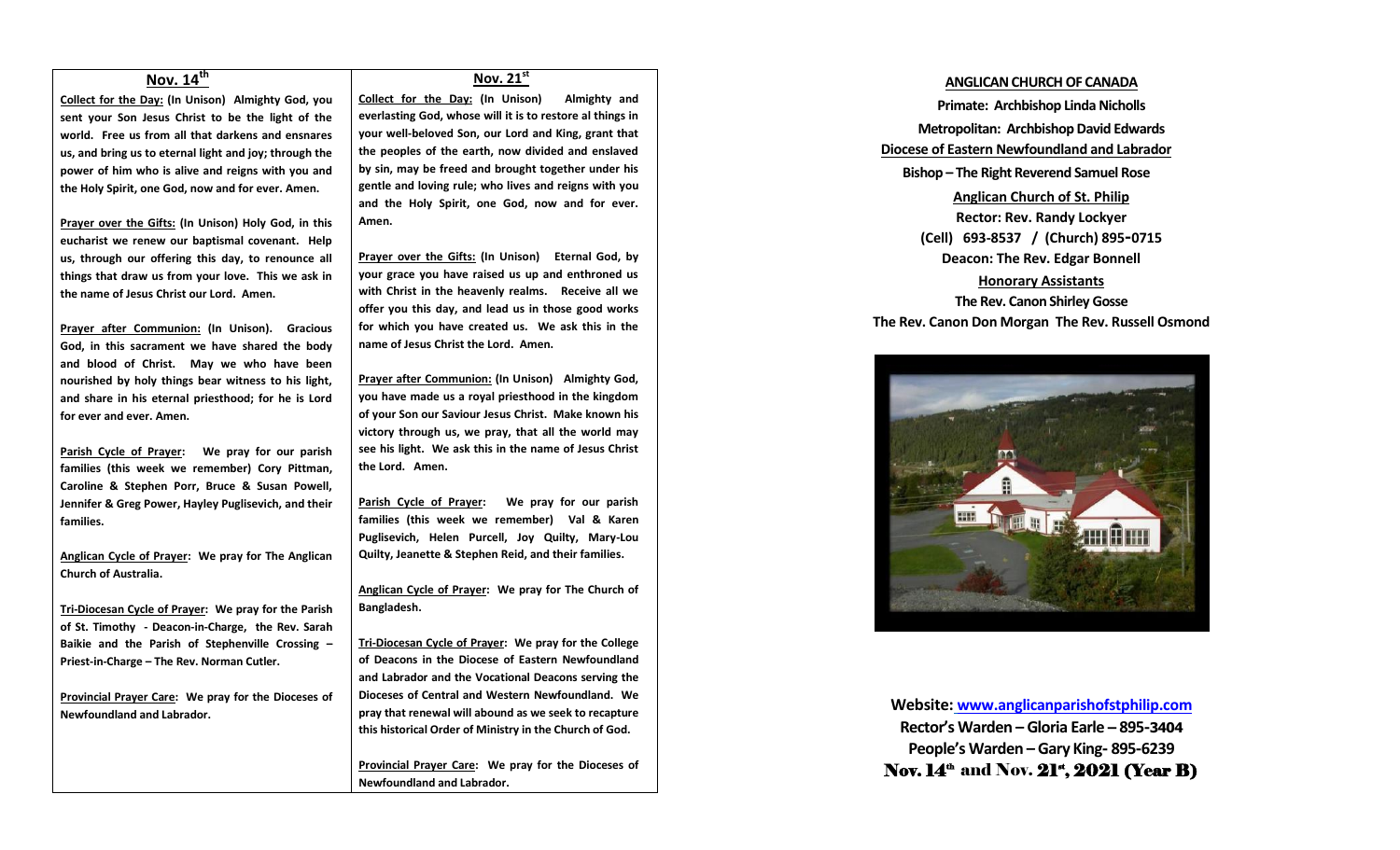*A WARM WELCOME IS EXTENDED TO ALL OUR PARISHIONERS AND VISITORS WHO ARE WITH US TODAY. WE HOPE THAT GOD WILL BLESS US AS WE WORSHIP HIM HERE TOGETHER AT ST. PHILIP'S CHURCH.*

#### **From the Rector's desk**:

This Sunday happens to be Remembrance Sunday, three days after the actual Remembrance Day solemn reflections and tributes across our nation. It's a time when we pause from the busyness of our lives to reflect, to be thankful, and to pray for world peace. **Remembrance Day** is observed on 11 November in most countries to recall the end of hostilities of World War I on that date in 1918. ... The red **remembrance**  poppy has become a familiar emblem of Remembrance Day due to the poem "In Flanders Fields" written by Canadian physician Lieutenant-Colonel John McCrae. This year marks 103 years since the end of World War One, It was the11th hour of the  $11<sup>th</sup>$  day of the  $11<sup>th</sup>$  month in 1918 that the Armistice Treaty was signed to officially end the war, unfortunately, as history records , it would not be the last of wars. Thursday past, at 11:00 am, at cenotaphs and other war memorials thousands of people took time to pause for two minutes of silence to honor those who died in the fight for freedom and liberty. It is a sobering thought to realize that the freedom we have today did not come cheaply, that much blood was shed and many lives taken so that we can be free. Many names were read aloud on November  $11<sup>th</sup>$  at war memorials to honor and remember those who fought in WW1, WW2, Vietnam, Korea, The Persian Gulf War, Afghanistan, Iraq, and other conflicts where life was lost in the fight against evil. Some of those remembered today may be from our own community and even our own family. When so much has been given it is but a small sacrifice required of us to remember, it's the very least we can do. Not only do we remember those who died, but also those who currently are serving in the effort to prevent war with all of its atrocities from occurring again. Pray to God they succeed. When we consider world history there has never been a time when the world was totally at peace, never a time when nations did not rise up

against other nations, where all people sought to live in peace and harmony. When we read through the events of the Old Testament, war is very much present in biblical history. To name but a few, there was 'The Battle of Jericho', 'The Battle of Ai', 'The Battle against the Philistines, 'The War between Israel and Judah', 'The Assyrian Siege on Jerusalem', 'The Battle of Migiddo', and the list goes on and on. When we read through the New Testament, there are all kinds of conflicts between empires, perhaps none more oppressive and violent than that of the Roman Empire and Israel. Since the creation of humanity there has been an ongoing war between the powers of darkness and evil and that of light and goodness. As Christians, we are aware of the cost of fighting evil, it cost Jesus his very life, and yet, even on the cross it was Jesus' prayer and hope that the world would be a better place, that we would all be at one with each other. It is still a lofty goal of true peace that remains elusive, but one we must still pray and hope for. It is the call to every Christian, to pray for and work toward peace, in our world, in our nation, in our communities, in our families and in our own lives. Soon we will be entering into the season of Advent, a time of praying for in earnest world peace, as we prepare to celebrate the birth of the Prince of Peace, Jesus Christ. Sometimes, in the fight for peace and freedom, it becomes necessary to fight against the powers of darkness, therefore, we must ever pray for those who serve in our military, and, for our police officers and others that protect our communities and nation. Today, and every day, pause to give thanks for those who have served, and especially those who paid the ultimate price in times of war and conflict, and pray also for those still in service, and for the leaders of the nations that they will strive harder for lasting world peace. May God give us grace to live our lives in the spirit of peace, and be examples to others of what it means to live peaceable lives, holding before us the unity of peace among each other, in our community and in our church.

 *Rev. Randy*

## *THE BULLETIN FOR THE WEEKS OF*

*Nov. 14th and Nov. 21st*

*IS GIVEN TO THE GLORY OF GOD IN LOVING MEMORY OF:*

# *Mother Margaret Mercer Molloy*

*Given by Daughter Rose Marie Mercer*

# *&*

*Special Friend Howard Tucker*

*Given by Rose Marie Mercer*

*++++++++*

## *Dismissal Song*

**Go now in peace; never be afraid. God will go with you each hour of every day.**

**Go now in faith,** 

**steadfast strong and true. Know he will guide you in all you do.**

**Go now in love and show you believe. Reach out to others so all the world can see.**

**God will be there watching from above. Go now in peace, in faith and in love.**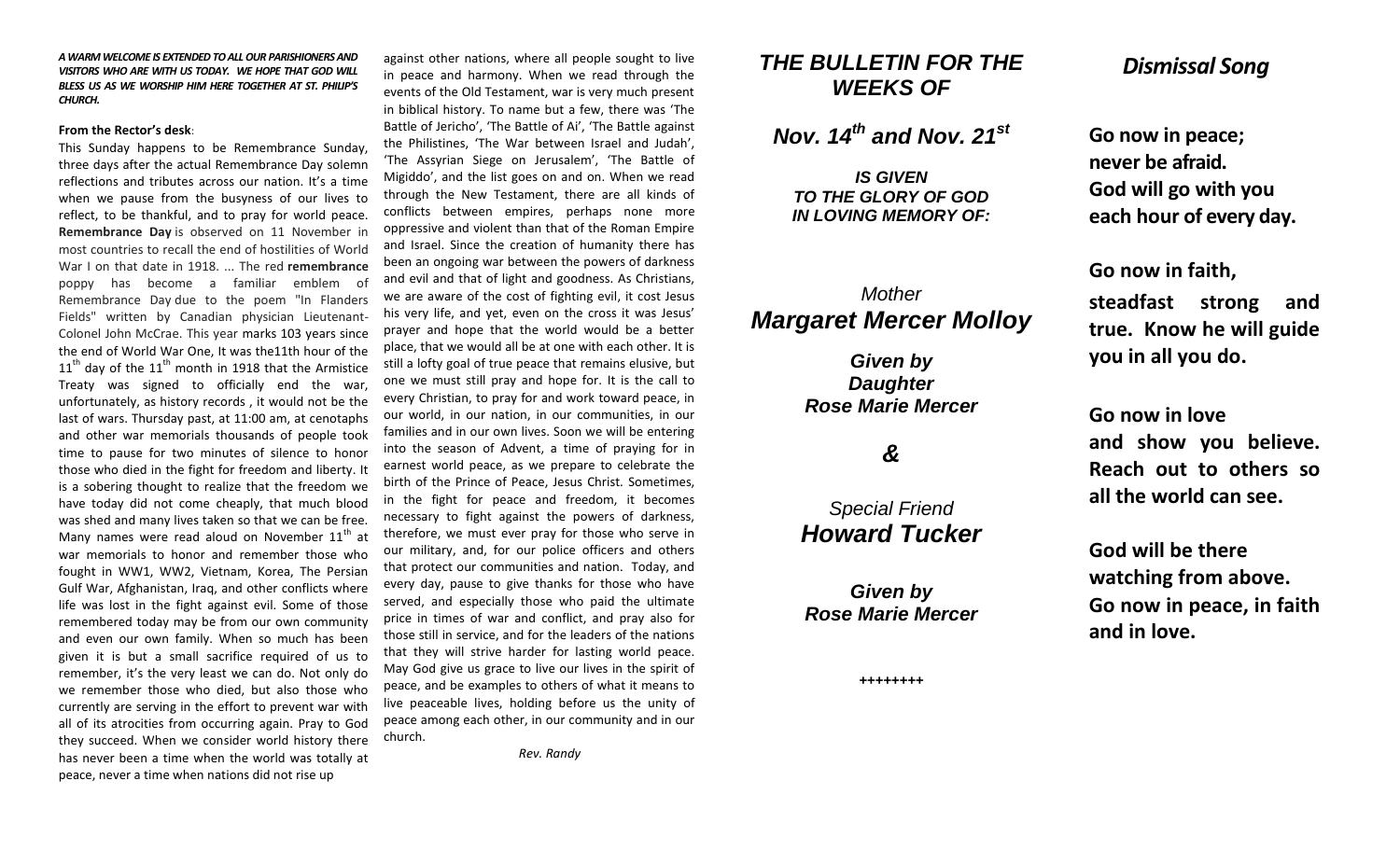**Our Food Bank boxes** are still in the foyer and we welcome donations of non-perishable food items to be dropped into them. Once they are full we take them to the Pop-Up Pantry (food bank) at St. Lawrence's church.

**Updated diocesan Covid-19 protocols**. Currently the mandatory mask rule has been reinstated, and must be worn by everyone. We are still very much aware that there is Covid-19 in our province, so we must still be very cautious when we gather for worship. Masks must be worn when not sitting in the pews and when coming forward for Eucharist. We will still respect everyone's private space by maintaining distance also. We are encouraged by the high number of vaccinations in our province but we are still not quite where we would like to be in relaxing all the restrictions, especially in light of recent outbreaks of the virus in parts of the province.

**The first Sunday of showing proof of vaccination went very smoothly (Oct. 24th)** We are very appreciative that everyone cooperated so well and had their vaccine passport or papers with them. We are governed by public health regulations, and will have to abide by this protocol until notified otherwise. It is by stringently heeding all the rules and advice that our churches have remained safe places to be in this pandemic. We look forward to a day when none of this will be necessary, but for now we ask everyone to be patient and cooperative.

**The Ballicatter After-school program** still has openings for children that need this service. The pandemic has made it difficult for them to keep their numbers up, especially when so many parents were working from home. This program has been a tremendous benefit to our parish budget bringing in \$20,000 annually in rent. Please, if you know of any parents needing afterschool care for their children tell them about this great program we have right here in our parish centre.

**Fundraisers and parish hall rentals** continue to be down because of the pandemic. This has created a decline in our overall parish revenues to date. Our regular envelope offerings are up but what we budgeted from other sources are down. We want to stress the importance of all our parishioners helping us to meet our financial obligations as we near the end of 2021.

**Bulletins** will continue to be printed every second week for the foreseeable future. We do encourage parishioners to go online at: [stphilipsanglicanchurch@nf.aibn](mailto:stphilipsanglicanchurch@nf.aibn) to read the bulletins.

**The 98.5 FM frequency is always in use** whenever we are gathered for worship. If our numbers inside exceed the permitted numbers, there is still the ability to listen to the service through your car radio while in the parking lot of the church.

**ANGLICAN ALLIANCE BIBLE STUDIES - FAITH IN THE TIME OF CORONAVIRUS.** As we continue to worship at home perhaps the following link will be useful to you. Go online and give it a look: [https://s3-eu-west-2.amazonaws.com/sqe-anglican/wp](https://s3-eu-west-2.amazonaws.com/sqe-anglican/wp-content/uploads/2020/04/22143718/COVID-19-Bible-studies-FINAL.pdf)[content/uploads/2020/04/22143718/COVID-19-Bible-studies-](https://s3-eu-west-2.amazonaws.com/sqe-anglican/wp-content/uploads/2020/04/22143718/COVID-19-Bible-studies-FINAL.pdf)[FINAL.pdf](https://s3-eu-west-2.amazonaws.com/sqe-anglican/wp-content/uploads/2020/04/22143718/COVID-19-Bible-studies-FINAL.pdf)

**A note from our hospital chaplains.** We are aware that recently Eastern Health was target of a cyber attack that interrupted every aspect of its internet operations. This also included our chaplaincy services to The Health Sciences, St. Claire's, The Miller Centre, and other longterm care facilities in the metro region. Our chaplains have been unable to access their daily visitation lists, therefore, it is very possible that patients expecting a pastoral visit from a chaplain may not receive one because the chaplain may not be aware they are there. Canon Keeping and Rev. Pilling (our Anglican chaplains) would like for you to know that they are present and available for visitation, and would welcome a call or email from patients or family members letting them know where the patient is. They are also available to family members and staff. They can be contacted as follows: Rev. David Pilling 709 -724- 7224 email - [dpilling23@gmail.com](mailto:dpilling23@gmail.com) and Canon Edward Keeping (Coordinating Chaplain) 709-687-7109 email – [keepingedward@gmail.com](mailto:keepingedward@gmail.com)

**Eastern Health moms and babies weekly session** will no longer take place in The Canon EB Cheeseman Parish Centre. For several years nurses from Eastern Health would visit the parish centre every Friday morning and the new moms/dads and babies would come and avail of their services. This provided our parish with \$500.00 per month (\$6000 annually) in rent. When the pandemic was declared this service was placed on hold, however they did provide us with several months of rental money (not every month). Recently we were contacted and told that they would no longer require our space, therefore, that source of rental income is gone from our annual budget as of November 1st.

## *NOTICES/MEMORABLE DATES*

**November 14th - Confirmation classes begin today**. This will be a brief meeting, for young people planning on Confirmation in the new year, to formally register and begin the process of Confirmation preparation. If anyone else, that has not yet contacted Rev. Randy hopes to be confirmed today will be the last day to register. The date for Confirmation has not yet been determined, but will be as soon as the bishop returns from medical leave. We hope it will be sometime relatively early in 2022.

### **November 27th - Memorial United Church,**

**Portugal Cove,** will be holding a "Morning Coffee" on Saturday, November  $27^{th}$ , from  $10:30 - 12:30$ . There will be a bake table and craft table. The price is \$5.00 and free for children under 3. Masks are required as well as NL Vax Pass.

**December 4th - SALMON DINNER (Please note date change).** Because of a conflict with a rental of the parish hall on that day (Nov.  $27<sup>th</sup>$ ) the new date for the dinner will be Saturday, December  $4<sup>th</sup>$ . The pickup time and all other information remains the same.

**December 15th - Christmas Tree of Remembrance official**  lighting will take place on Wednesday, December 15<sup>th</sup> at 7:00 pm. As before, we will assemble near the tree, the names of loved ones in whose memory we light the tree will be read, a prayer offered, then the tree will be lit. It will remain lit until the end of the Christmas. Following the lighting hot chocolate and Timbits will be served in the Canon EB Cheeseman Parish Centre. All are welcome! If you would like to participate by submitting names of loved ones the forms are available in the foyer and can also be downloaded from the parish website.

**ACW fundraiser this Fall** is selling tickets on a very large Christmas stocking that will be drawn for just before Christmas. Again, because of pandemic restrictions they are limited as to what they can do for fundraisers, so we ask for your generous support by purchasing tickets. Whoever wins the stocking will have a very big Christmas stocking filled with all kinds of items including gift cards, gift certificates, and so much more.

**Dawn Cheeseman** is selling Christmas cards with the picture of St. Philip's church on them and they are now available. This is a fundraiser Dawn is doing on behalf of the ACW. A sign-up sheet for anyone interested in purchasing these cards is located on table in the church foyer Sunday mornings.

**Do you know the old stories of your community**? How old is that house? Who used to have a wharf over there? That family has an old root cellar. We would love to hear from you! The PCSP Heritage Committee is an advisory group to Council. It comprises citizens who appreciate the history in our community and are striving to ensure its' preservation. If you have something to tell us, please contact:

- $\triangleright$  Rev. Bonnell 895-2111
- $\triangleright$  Julie Pomeroy (Town Rep.) 895-8000 x229
- $\triangleright$  Michael Pretty (Chair) 727-4674

Email any pictures and stories to mpretty2@nl.rogers.com

**The Canon E.B. Cheeseman Parish Centre** is now available for rental for birthday parties, showers, etc. We will still need to exercise care and caution when using the parish centre, and we are not yet at a point where we can rent it out for maximum occupancy, as we must sill observe the rule of physical distancing. If anyone is interested in renting the Centre please contact Donna or Janice Spurrell and they will be able to inform you of the current rules around its use. These rules can change at any time based on direction from our Chief Medical Officer and/or our Diocesan Covid team.

Our parish website can be accessed now through a **QR Code**  (Quick Response Code). By scanning the code with your cell phone, tablet or some other compatible device you will immediately be taken to the parish website. We are also in the process of updating our website so it can be current. Here is the QR Code: